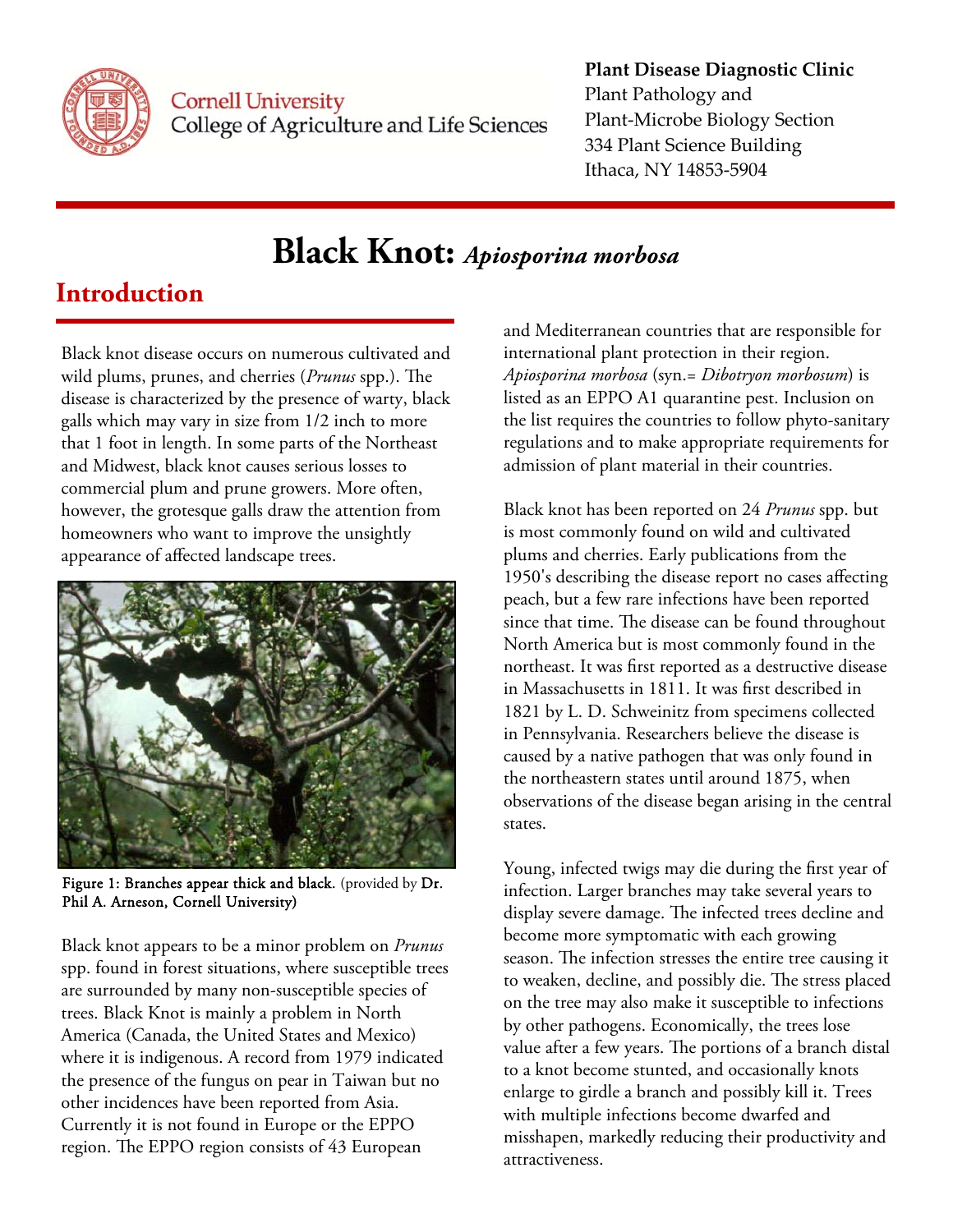Because of the long infection process and disease cycle, this disease is often overlooked by home gardeners and fruit producers. The leaves can mask the symptoms until firmly established infections are in place. Once established, it is very difficult to manage the disease. Commercial growers often discover the disease more quickly because they regularly inspect their trees during routine crop management. Awareness and strict monitoring of susceptible plants should be a priority for all home gardeners and commercial growers.

## **Symptoms and Signs**

The disease is characterized by the presence of thick, black, irregular swellings on the twigs (Fig. 1). The presence of these symptoms is often first noticed in the winter season when they are not obscured by leaves. However, the fungal disease-causing agent has been present for quite some time. The pathogen's presence disrupts the normal growth of the twigs and a tumor-like growth forms at the infection site. Infections may take place as much as a year or more prior to the development of these characteristic "knots", therefore, the swellings are normally not noticed until the winter of the second season of infection. It takes a keen observer to notice the subtle, initial symptoms present during the first season of infection.



Figure 2: Galls caused by the fungus on cherry. (provided by Dr. Phil A. Arneson, Cornell University)

The first symptoms appear as small, light brown swellings of the current or previous season's growth. By the next season the swellings turn olive-green in color with a velvety texture. Over this growing season the knots darken and appear to have a hard, brittle texture (Fig. 2). The hard, black knots are the typical symptoms associated with the disease.

Knots vary in size from approximately 1-30 cm (0.5 to 12 in.) in length and from minute measurements to 5 cm (2 in.) in circumference. The infected twigs often appear bent at the tips because of extra cellular growth on one side. Trees with heavy infections may contain numerous knots. Some of the older knots may appear white or pink in color. This discoloration is often seen in late summer and is caused by the fungal parasite, *Trichothecium roseum.* 

### **Disease Cycle**

The fungus overwinters in the knots. About the time of bud emergence in the spring, the first ascospores are forcibly discharged from the ascostromata following a period of warm, wet weather. Apparently very short periods of wetness (only a few hours) are enough to prompt ascospore discharge. Temperatures between 16 and  $27^{\circ}$ C (60-80 $^{\circ}$ F) are ideal for the dissemination, germination, and infection of new plant tissue. Recent studies have confirmed and concluded that rainfall and temperature are the key factors in the release of spores and that the duration of the rainfall or wet period is not a factor.

The ascospores are spread by air currents and rain splashing. Mainly the succulent green shoots and, occasionally, wounded tissues are most susceptible to infection by ascospores. Ascospore discharge continues to occur for 2-3 weeks after bloom. Infections take place during this time but may continue for a longer time period if susceptible host plant tissue is available. The germinating ascospores have the ability to penetrate unwounded surfaces of elongating, green shoots directly.

The knots develop very slowly, and by the end of the summer they appear only as small galls that might easily be overlooked (Fig. 3). Further development does not occur until the following spring when the knots enlarge very rapidly. They initially are quite soft in texture and become greenish-brown in color as conidia develop over their surfaces (Fig. 4). The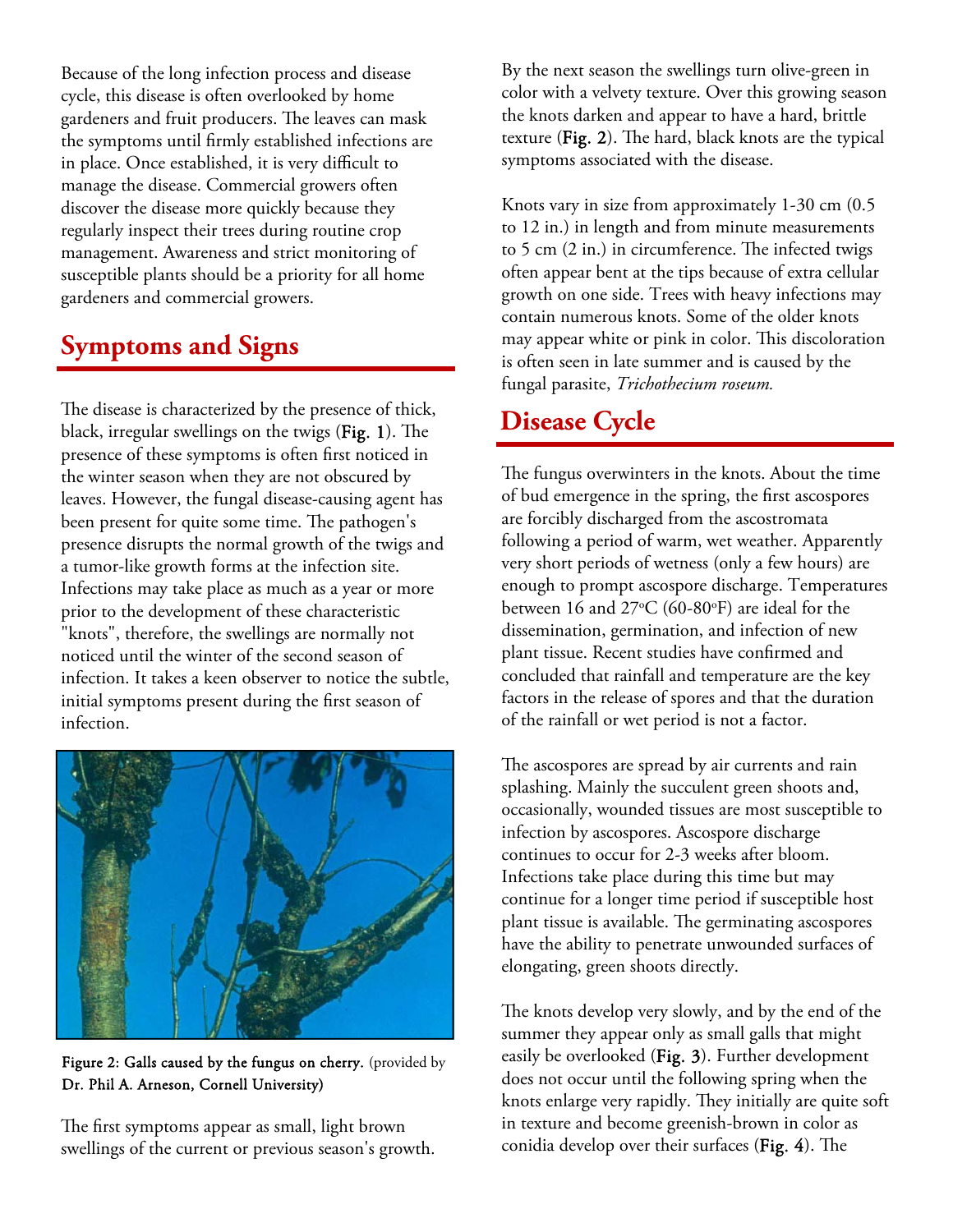

Figure 3. The early stages of knot formation result in only small galls. (provided by Dr. Phil A. Arneson, Cornell University)

The conidia are disseminated by wind and splashing rain but probably do not figure as prominently as the ascospores in establishing new infections. By the second summer after infection, the knots have enlarged considerably and begin to change to a hard,

coal-black structure. The old knots enlarge every year by advancing at the margins. The fungus mycelium can also spread internally and give rise to new galls some distance from the original knot. The central, older portions of the knot eventually break down and are invaded by boring insects.

### **Management Strategies**

#### Cultural management

Cultural management strategies are important in black knot management. Sites containing *Prunus* spp. should be monitored on a scheduled basis for possible infections. The main strategy to lower disease incidence is the removal of sources of inoculum. All shoots and branches bearing knots should be pruned out during the winter. This pruning should be completed before ascospore discharge begins in the spring, usually about the time that the buds first break. To be sure that even the unseen internal mycelium is removed, the cut should be made at least 15-20cm (6-8 in.) below the knot. Winter is also a



Black knot disease cycle. (provided by Dr. Wayne Wilcox, Cornell University, NYSAES, Geneva, NY)